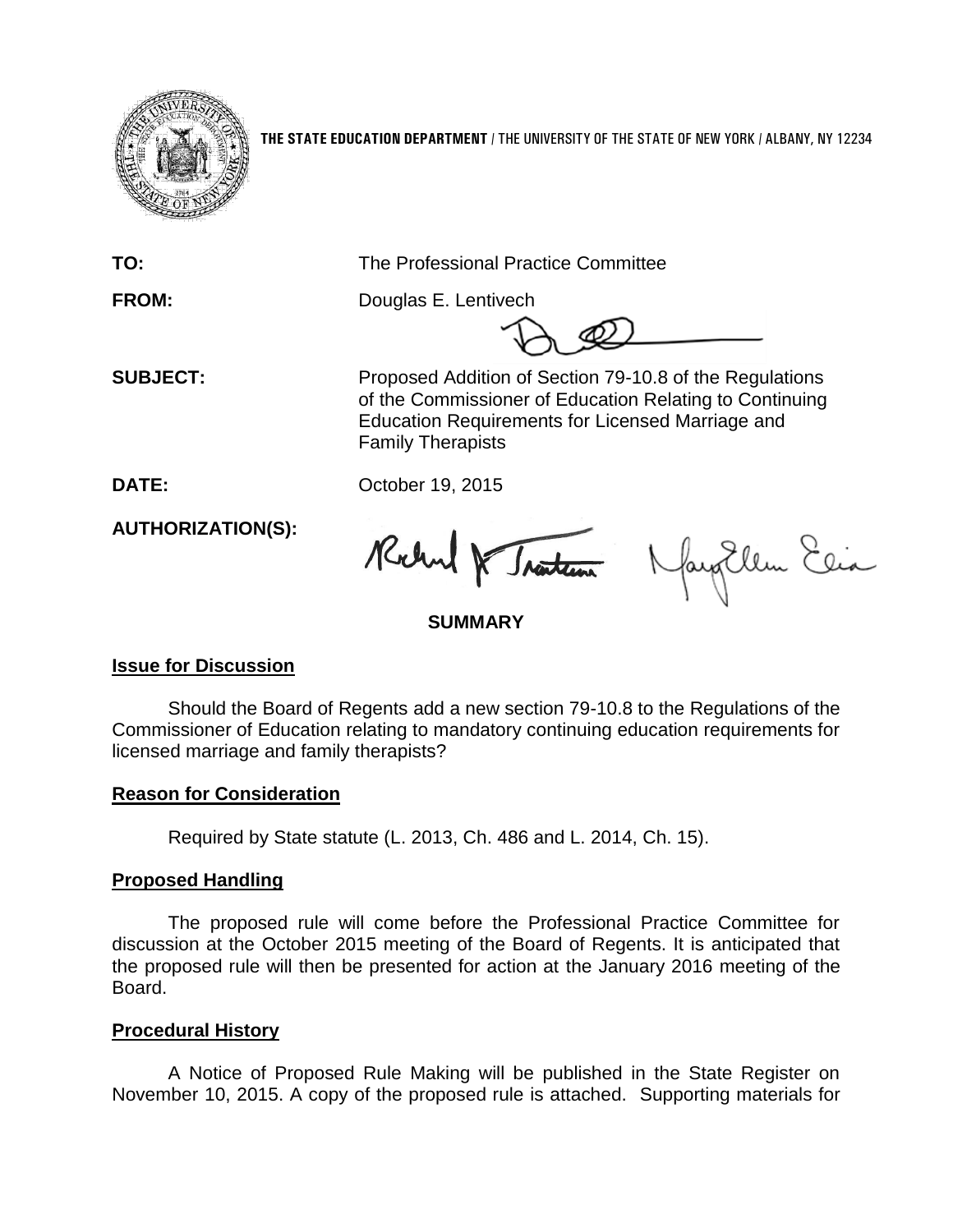the proposed amendment are available upon request from the Secretary to the Board of Regents.

### **Background Information**

Section 8412 of the Education Law, as added by Chapter 486 of the Laws of 2013, requires licensed marriage and family therapists to complete 36 hours of mandatory continuing education when registering to practice in New York State, effective January 1, 2017. In order to implement the requirement for continuing education in a timely manner, the law was amended by Chapter 15 of the Laws of 2014 to authorize the Department to promulgate and adopt regulations necessary to implement the law prior to its effective date.

The proposed rule establishes mandatory continuing education requirements and standards for the Department's approval of continuing education providers. The proposed rule requires each licensed marriage and family therapist to complete 36 hours of continuing education during each three-year registration period. The proposed rule provides a phase-in period in which licensees, whose next registration period is during the first three years after January 1, 2017, will be required to complete only one hour of mandatory continuing education for each month in the registration period after January 1, 2017.

The proposed rule defines acceptable continuing education subjects and other types of educational activities that the Department will accept to satisfy the required continuing education requirements. Acceptable continuing education must contribute to the professional practice of marriage and family therapy and must be offered by a provider approved by the Department, based upon an application and payment of a fee. Acceptable courses may include, but are not limited to, university and college credit and non-credit courses, and professional development and technical sessions related to the practice of marriage and family therapy. Other acceptable education activities include: (1) preparing and teaching a course offered by a provider of continuing education; (2) preparing and teaching a course, acceptable to the Department, at a higher education institution or psychotherapy institute relating to the practice of marriage and family therapy; (3) making a technical presentation at a professional conference sponsored by an organization that is a provider of continuing education; (4) completing a self-study program offered by a provider approved by the Department; (5) authoring a first-time article published in a peer-reviewed journal or a chapter in a published book; and (6) authoring a first-time book in the practice of marriage and family therapy.

Organizations or individuals that may apply to offer continuing education to licensed marriage and family therapists include: higher education institutions; psychotherapy institutes chartered by the Board of Regents; national, state and local professional marriage and family therapist associations; national organizations of jurisdictional marriage and family therapy boards; entities operated under an operating certificate issued under the Mental Hygiene law, and entities defined in the Public Health law. In order to become an approved provider, the organization or individual must submit the \$900 fee and an application that meets the requirements in the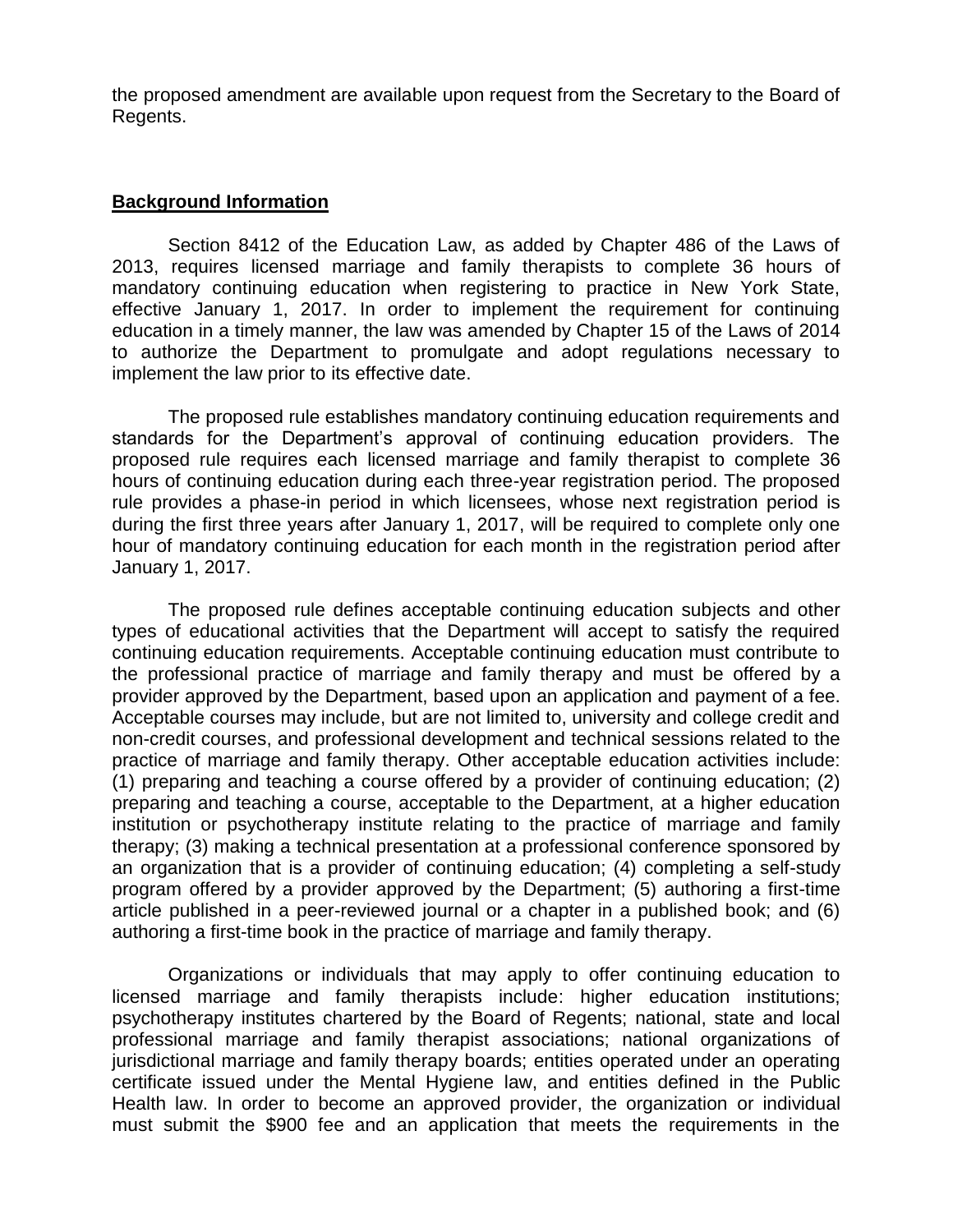proposed addition to the Commissioner's regulations. An approved provider must apply and pay the fee every three years and, if the Department determines a provider is not meeting the standards set forth in the proposed rule, the Department may deny or terminate its approval.

The proposed rule also establishes continuing education requirements when there is a lapse in practice, requirements for licensees under conditional registration, and fees for licensees and providers. The proposed rule is modeled after similar mandatory continuing education requirements for licensed master social workers and licensed clinical social workers, for whom continuing education requirements have been in place since January 1, 2015 and for physical therapists and licensed massage therapists, for whom continuing education requirements have been in place since 2009 and 2012, respectively.

### **Timetable for Implementation**

The proposed rule will come before the Board of Regents for action at its January 2016 meeting. If adopted at the January meeting, the rule will become effective January 1, 2017, which is the effective date of the statute.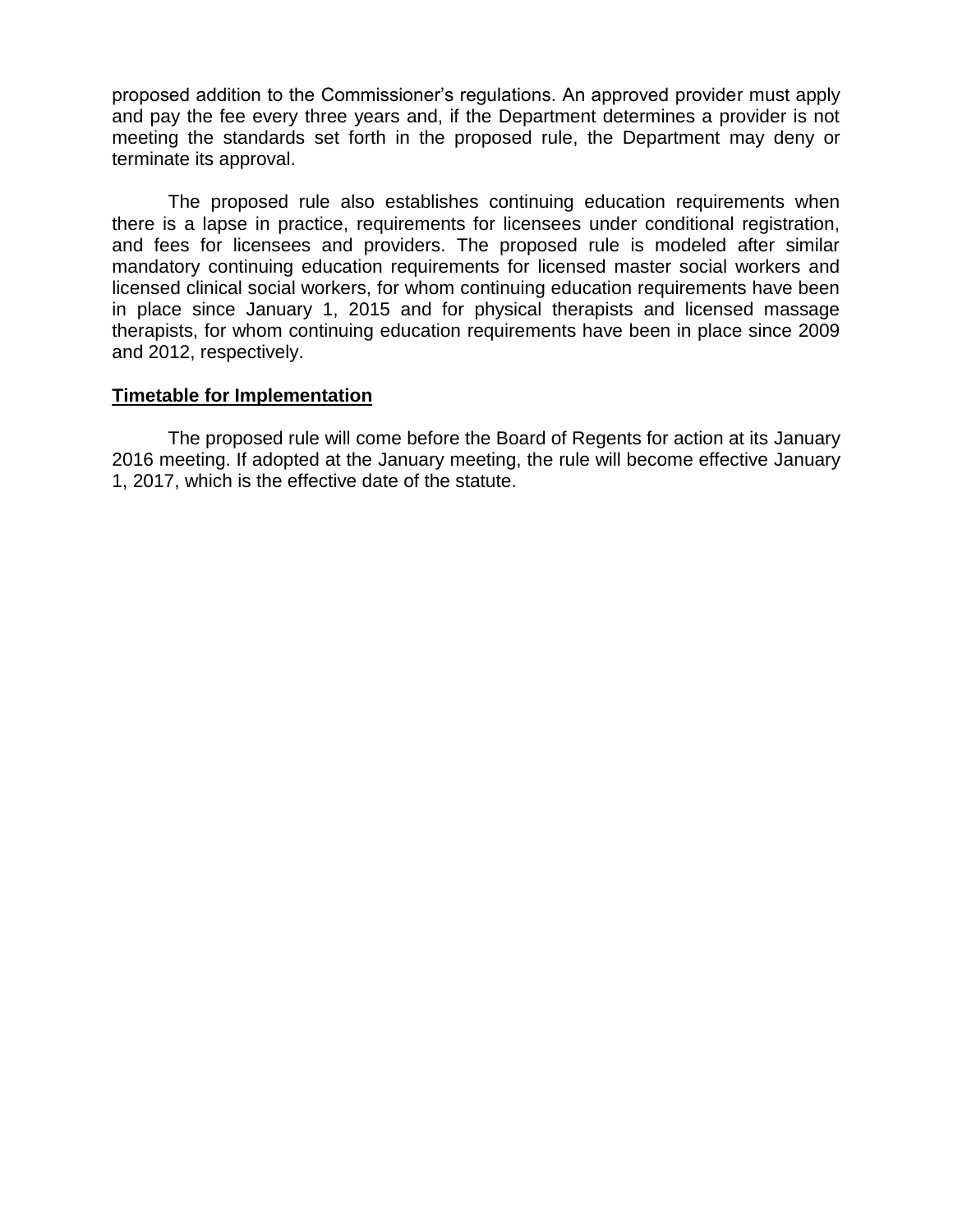AMENDMENT TO THE REGULATIONS OF THE COMMISSIONER OF EDUCATION

Pursuant to sections 207, 212, 6504, 6507 and 8412 of the Education Law, Chapter 486 of the Laws of 2013 and Chapter 15 of the Laws of 2014.

Section 79-10.8 of the Regulations of the Commissioner of Education is added, effective January 1, 2017, to read as follows:

§79-10.8 Continuing education for licensed marriage and family therapists.

(a) Definitions. As used in this section:

(1) Acceptable accrediting agency means an organization accepted by the department as a reliable authority for the purpose of accreditation at the postsecondary level, applying its criteria for granting accreditation in a fair, consistent and nondiscriminatory manner, such as an agency recognized for this purpose by the Council for Higher Education Accreditation.

(2) Higher education institution means a degree-granting postsecondary institution accredited by an acceptable accrediting agency.

(3) Psychotherapy institute means a psychotherapy institute chartered by the Board of Regents, or an institution offering a program which meets the requirements of section 52.35 of this Title.

(b) Applicability of requirements.

(1) Each licensed marriage and family therapist, required under article 163 of the Education Law to register with the department to practice in New York State, shall comply with the mandatory continuing education requirements as prescribed in subdivision (c) of this section, except those licensees exempt from the requirement or who obtain an adjustment to the requirement pursuant to paragraph (2) of this subdivision or who are subject to a different requirement pursuant to this section.

(2) Exemptions and adjustments to the requirement.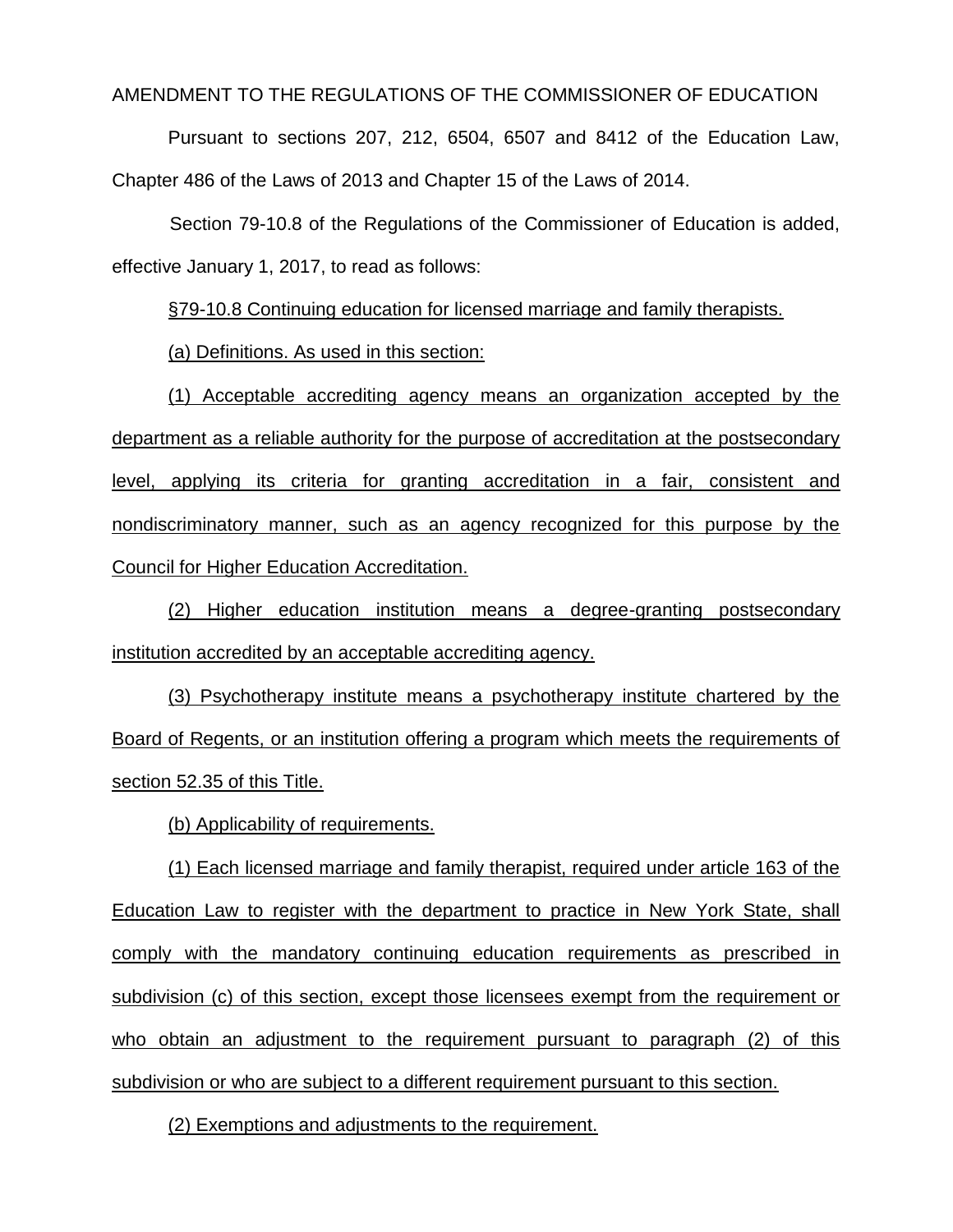(i) Exemptions. The following licensees shall be exempt from the continuing education requirements, as prescribed in subdivision (c) of this section:

(a) licensees for the triennial registration period during which they are first licensed to practice as a licensed marriage and family therapist in New York State; and

(b) licensed marriage and family therapists who are not engaged in the practice of marriage and family therapy, as evidenced by not being registered to practice in New York State, except as otherwise prescribed in subdivision (e) of this section to meet the requirements for the resumption of practice in New York State.

(ii) Adjustments to the requirement. An adjustment to the continuing education requirement, as prescribed in subdivision (c) of this section, may be made by the department, provided that the licensee documents good cause that prevents compliance or the department determines otherwise that there is good cause that prevents compliance, which shall include, but not be limited to, any of the following reasons: poor health or a specific physical or mental disability certified by an appropriate health care professional; or extended active duty with the Armed Forces of the United States; or other good cause beyond the licensee's control which in the judgment of the department, makes it impossible for the licensee to comply with the continuing education requirements in a timely manner.

(c) Mandatory continuing education requirement.

(1) General requirement.

(i) During each triennial registration period, meaning a registration period of three years' duration, an applicant for registration shall complete at least 36 hours of continuing education, acceptable to the department, as defined in paragraph (2) of this subdivision. Any licensed marriage and family therapist whose first registration date following January 1, 2017 occurs less than three years from such date shall complete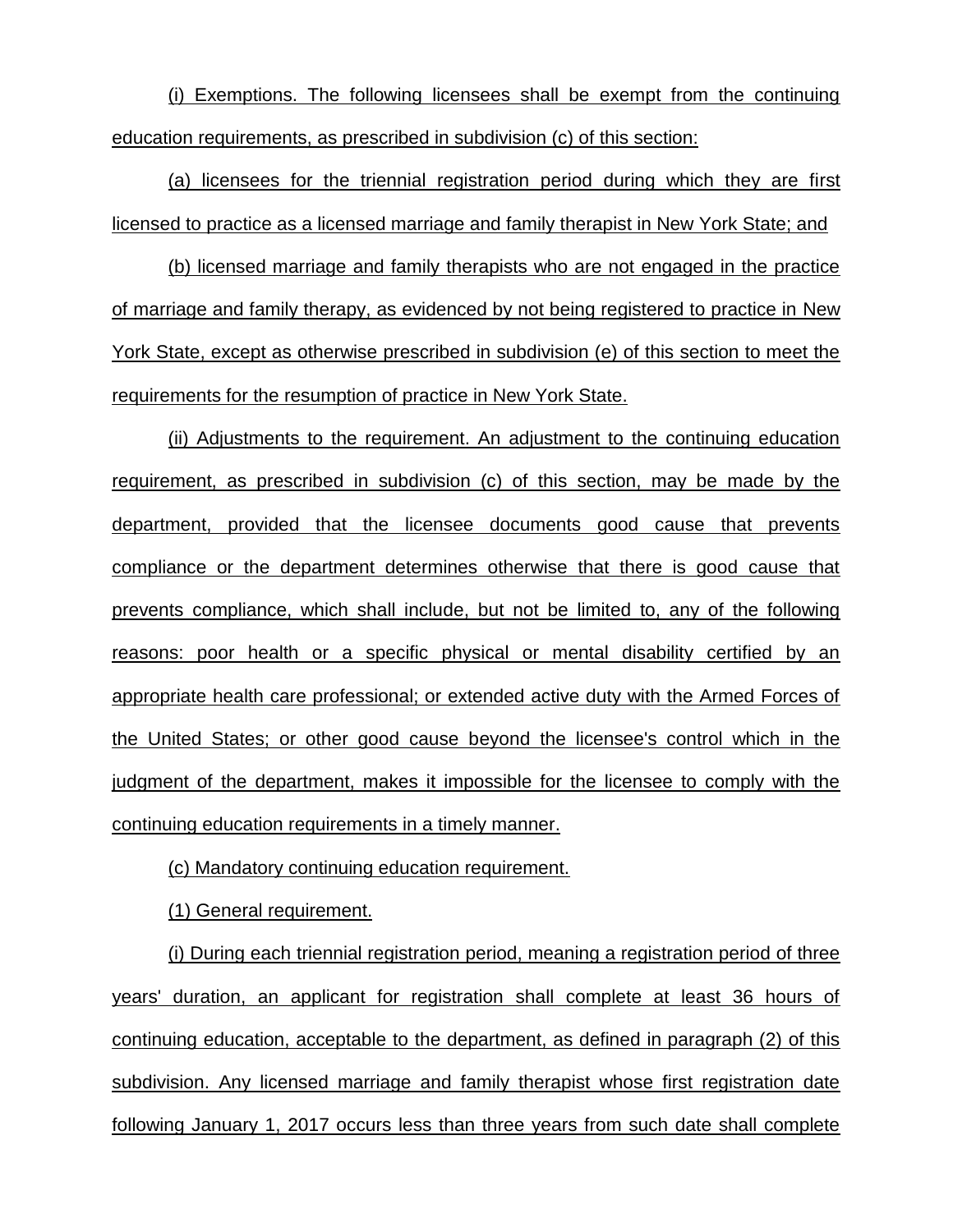continuing education hours on a prorated basis at the rate of one hour of acceptable formal continuing education per month for the period beginning January 1, 2017 up to the first registration date thereafter. Such continuing education shall be completed during the period beginning January 1, 2017 and ending before the first day of the new registration period.

(ii) Proration. Unless otherwise prescribed in this section, during each registration period of less than three years' duration, an applicant for registration shall complete acceptable continuing education, as defined in paragraph (2) of this subdivision and within the limits prescribed in such paragraph, on a prorated basis at a rate of one hour of continuing education per month for such registration period.

(2) Acceptable formal continuing education. To be acceptable to the department, continuing education shall meet the requirements of this paragraph. Such continuing education must be in subjects prescribed in subparagraph (i) of this paragraph and be the types of learning activities prescribed in subparagraph (ii) of this paragraph and subject to the prohibition contained in subparagraph (iii) of this paragraph.

(i) Acceptable subjects.

(a) The formal continuing education shall be in professional and clinical skills in accordance with the practice of marriage and family therapy as defined in section 8403 of the Education Law. Such subjects may include but shall not be limited to: clinical interventions and evidence-based practice; cross-disciplinary offerings from medicine, law, administration, education, behavioral and social sciences related to marriage and family therapy practice, patient communications, recordkeeping, and matters relating to law and/or ethics which contribute to professional practice in marriage and family therapy and the health, safety, and/or welfare of the public.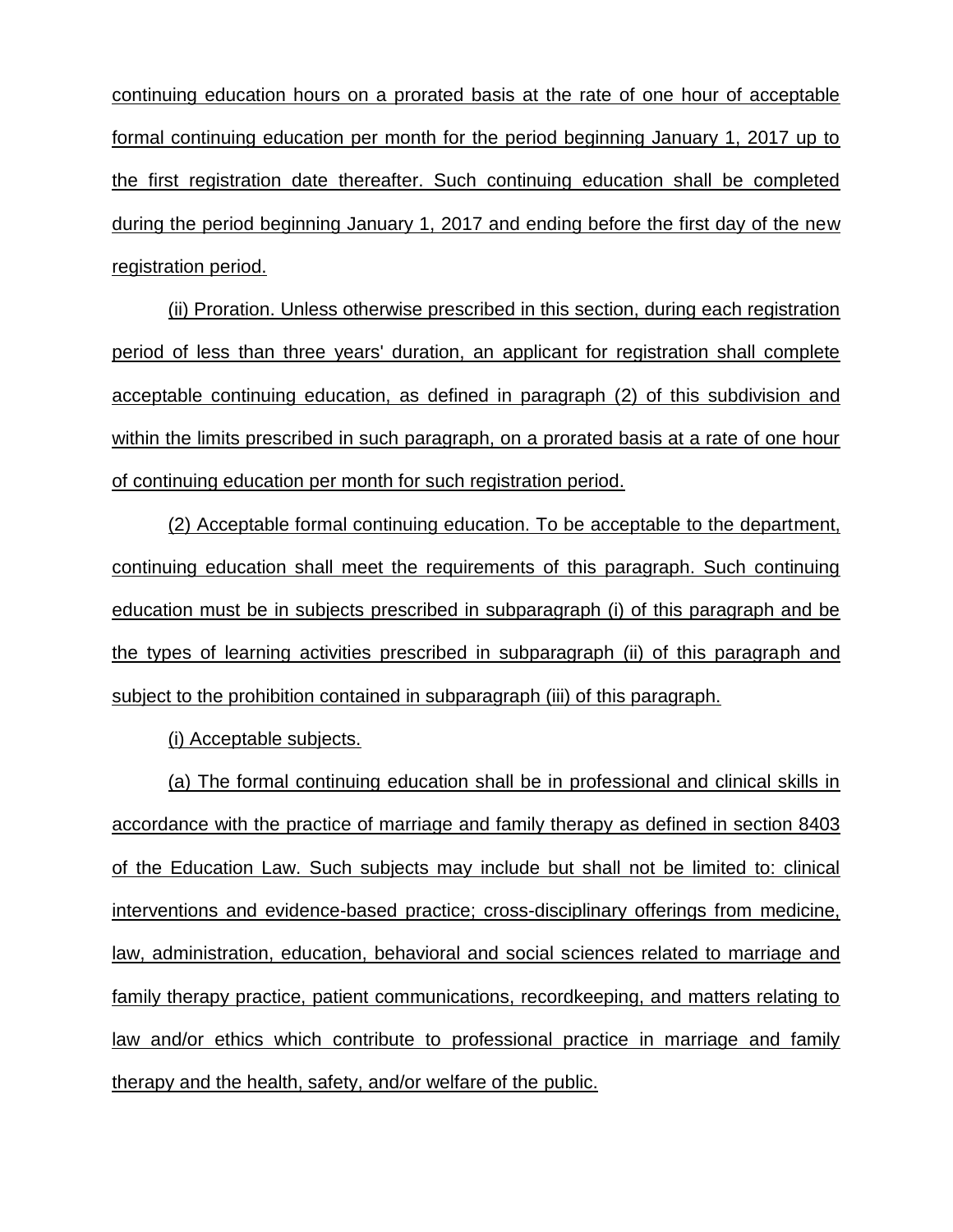(b) All subject topics must be comparable to those taught in professional education programs in marriage and family therapy offered by a program that is registered under section 52.33 of the Commissioner's Regulations.

(ii) Types of learning activities. Acceptable continuing education shall be the types of learning activities prescribed in this subparagraph and shall be subject to the limitations prescribed in this subparagraph and subparagraph (iii) of this paragraph.

(a) Courses of learning. Acceptable courses of learning and other education activities must be taken from a provider who has been approved by the department on the basis of an application and fee, pursuant to subdivision (i) of this section. Formal courses of learning shall include but not be limited to, university and college credit and non-credit courses, and professional development programs and technical sessions offered by national, state and local professional associations and other organizations acceptable to the department, and any other organized educational and technical programs related to the practice of marriage and family therapy that are acceptable to the department.

(b) Other educational activities. Acceptable continuing education shall be the following other educational activities:

(1) preparing and teaching a course offered by a provider of continuing education to licensed marriage and family therapists, approved pursuant to subdivision (i) of this section, provided that such teaching shall not be acceptable where the licensee has taught the course on more than one occasion without presenting new or revised material. Continuing education hours that may be credited for this activity may include actual instructional time plus preparation time which may be up to two additional hours for each hour of presentation;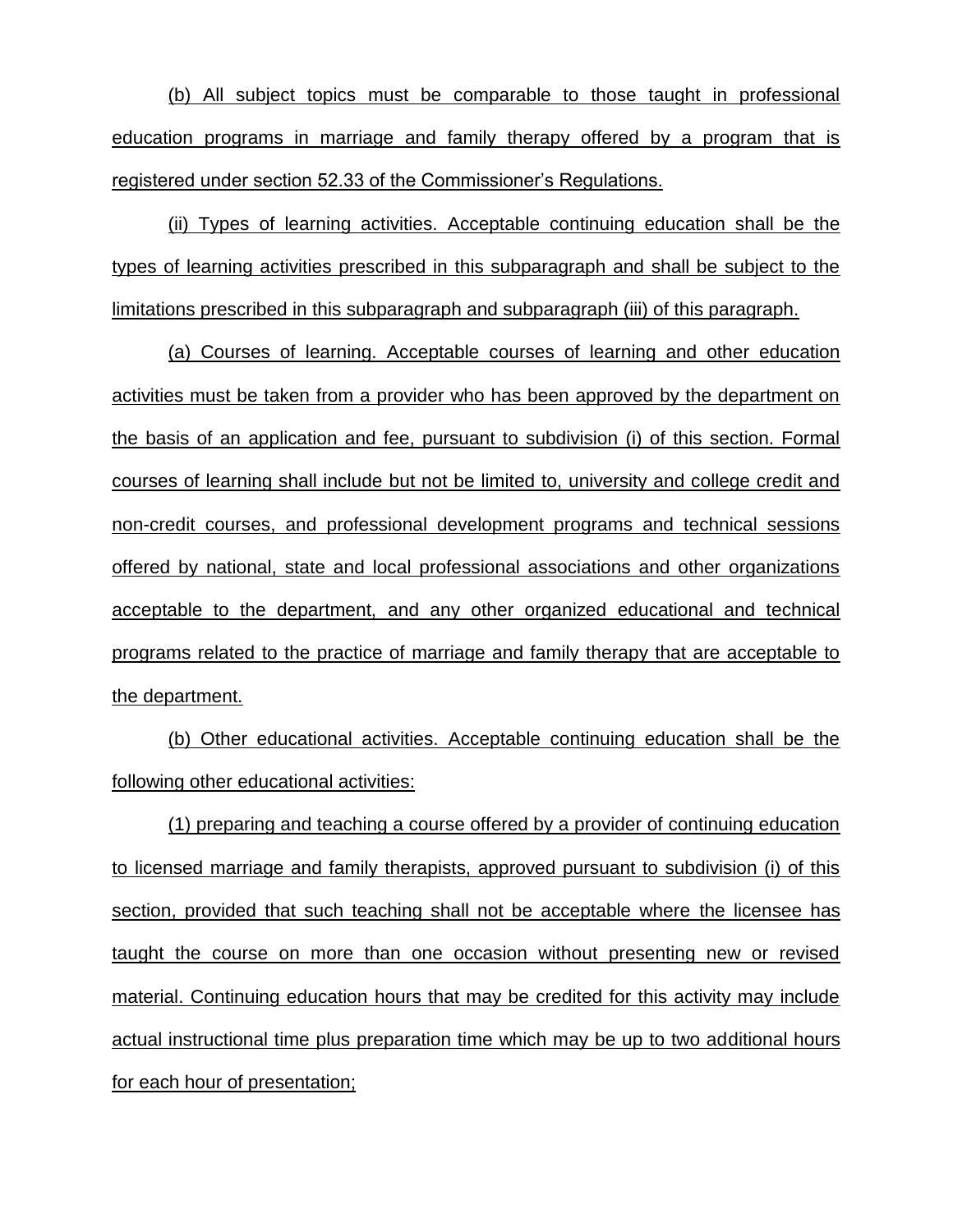(2) preparing and teaching a course, acceptable to the department, at a higher education institution or psychotherapy institute, as defined in paragraphs (2) and (3) of subdivision (a) of this section, relating to the practice of marriage and family therapy, provided that such teaching shall not be acceptable where the licensee has taught the course on more than one occasion without presenting new or revised material. Continuing education hours that may be credited for this activity may include actual instructional time plus preparation time which may be up to two additional hours for each hour of presentation;

(3) making a technical presentation at a professional conference sponsored by an organization that is a provider of continuing education to licensed marriage and family therapists and that is approved pursuant to subdivision (i) of this section, provided that such presentation shall not be acceptable where the licensee has presented on the topic on more than one occasion without presenting new or revised material. Continuing education hours that may be credited for this activity shall include actual presentation time, plus preparation time which may be up to two additional hours for each hour of presentation;

(4) completing a self-study program, meaning structured study, offered by a provider approved pursuant to subdivision (i) of this section, that is based on audio, audio-visual, written, on-line, or other media, and does not include live instruction, transmitted in person or otherwise, during which the student may communicate and interact with the instructor and other students. Self-study may comprise no more than twelve hours of continuing education in any three-year registration period, or one-third of the hours for a registration period other than three years;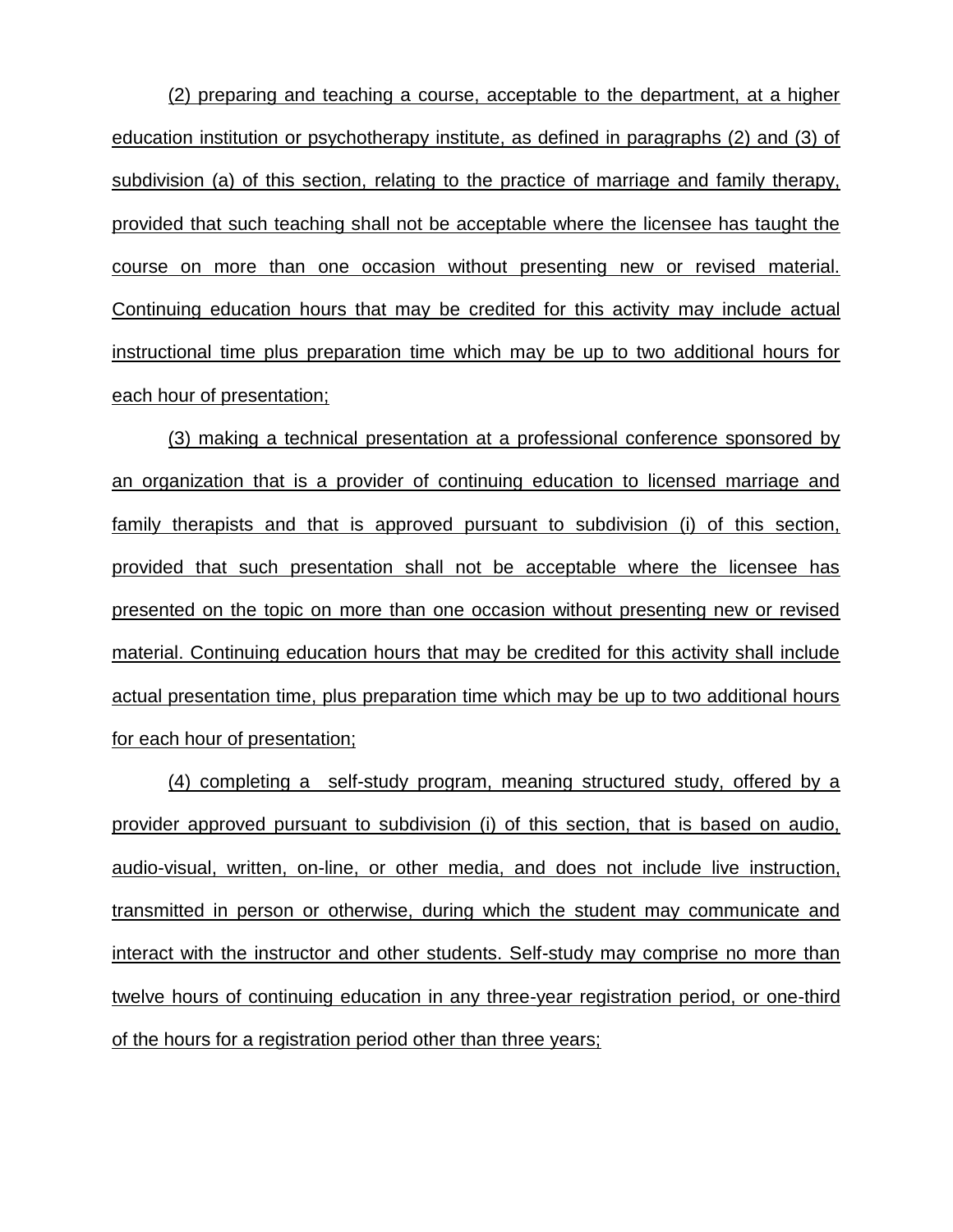(5) authoring a first-time article published in a peer-reviewed journal or a chapter in a published book, provided that the amount of continuing education credit awarded for such activity shall be two hours; or

(6) authoring a first-time book in the practice of licensed marriage and family therapy, provided that the amount of continuing education credit awarded for such activity shall be five hours.

(c) The department may, in its discretion and as needed to contribute to the health and welfare of the public, require the completion of continuing education courses in specific subjects to fulfill this mandatory continuing education requirement.

(iii) Prohibition.

(a) Any continuing education designed for the sole purpose of personal development, marketing, business practices, and maximizing profits for the practice of a licensed marriage and family therapist shall not be considered by the department as acceptable continuing education.

(b) Supervision of a licensed marriage and family therapist, limited permit holder, student or intern in a placement that is part of a license-qualifying program, is not an acceptable subject of continuing education.

(d) Renewal of registration. At each re-registration, licensed marriage and family therapists shall certify to the department that they have either complied with the continuing education requirements, as prescribed in this section, or are subject to an exemption or adjustment to such continuing education requirements, as prescribed in subdivision (b) of this section.

(1) A licensee who has not satisfied the mandatory continuing education requirements shall not practice until such requirements have been met and the licensee has been issued a registration certificate by the department, except where a licensee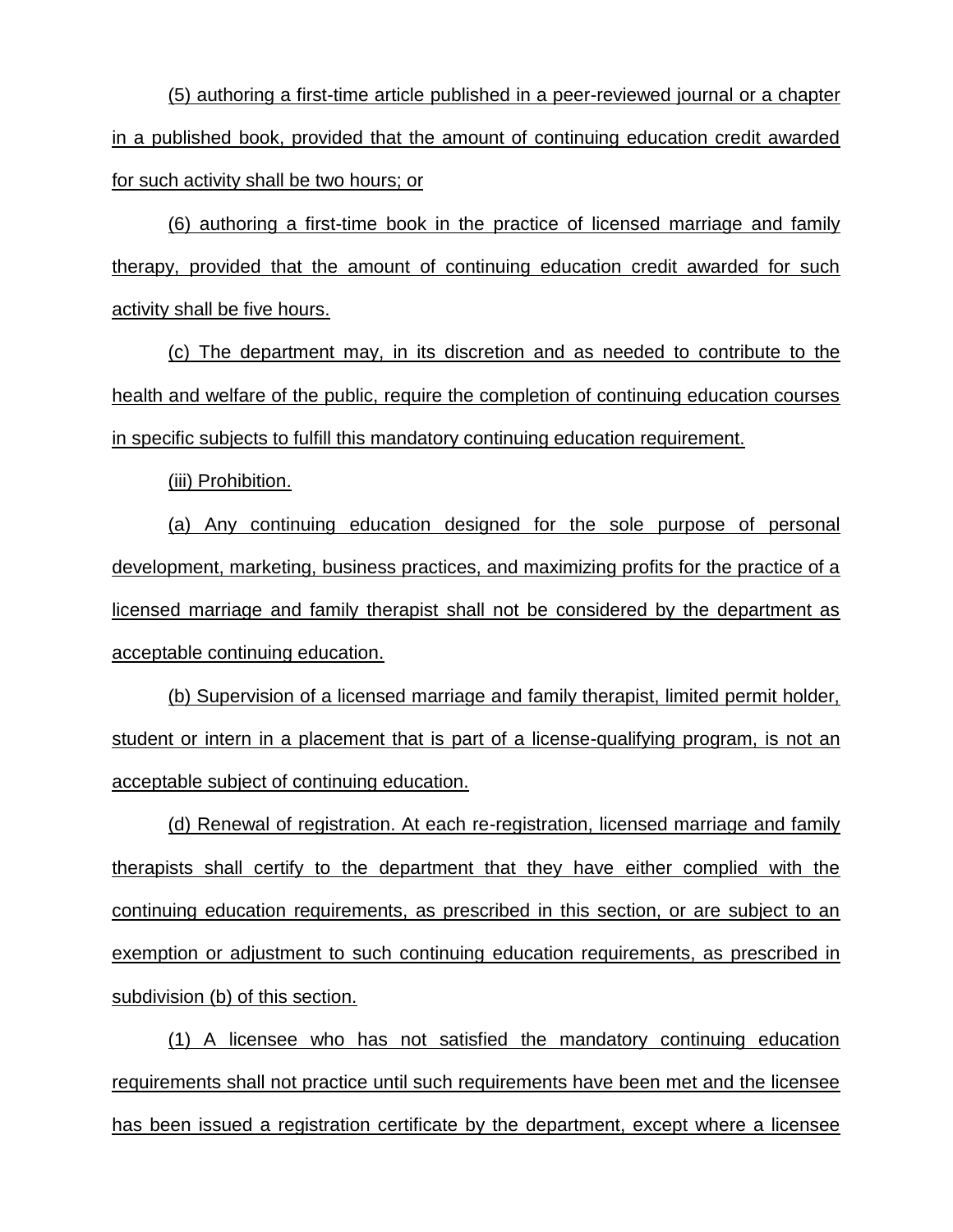has been issued a conditional registration, as provided for in subdivision (f) of this section.

(2) Continuing education hours taken during one registration period may not be transferred to the subsequent registration period.

(e) Requirement for lapse in practice.

(1) A licensee returning to the practice of licensed marriage and family therapy after a lapse in practice, as evidenced by not being registered to practice in New York State, whose first registration date after such lapse in practice occurs less than three years from January 1, 2017 shall be required to complete:

(i) at least one hour of acceptable continuing education for each month beginning with January 1, 2017 until the beginning of the new registration period, which shall be completed for a licensee who has not lawfully practiced marriage and family therapy continuously in another jurisdiction throughout such lapse period, in the 12-month period before the beginning of the new registration period; and for the licensee who has lawfully practiced as a licensed marriage and family therapist continuously in another jurisdiction throughout such lapse period, in the new registration period or at the option of the licensee in the period beginning 36 months before the commencement of the new registration period and ending at the conclusion of such new registration period; and

(ii) for a licensee who has not lawfully practiced as a licensed marriage and family therapist continuously in another jurisdiction throughout such lapse period, at least 12 hours of acceptable continuing education in each successive 12-month period of the new registration period; and for a licensee who has lawfully practiced licensed marriage and family therapy continuously in another jurisdiction throughout such lapse period, the regular continuing education requirement during the new registration period.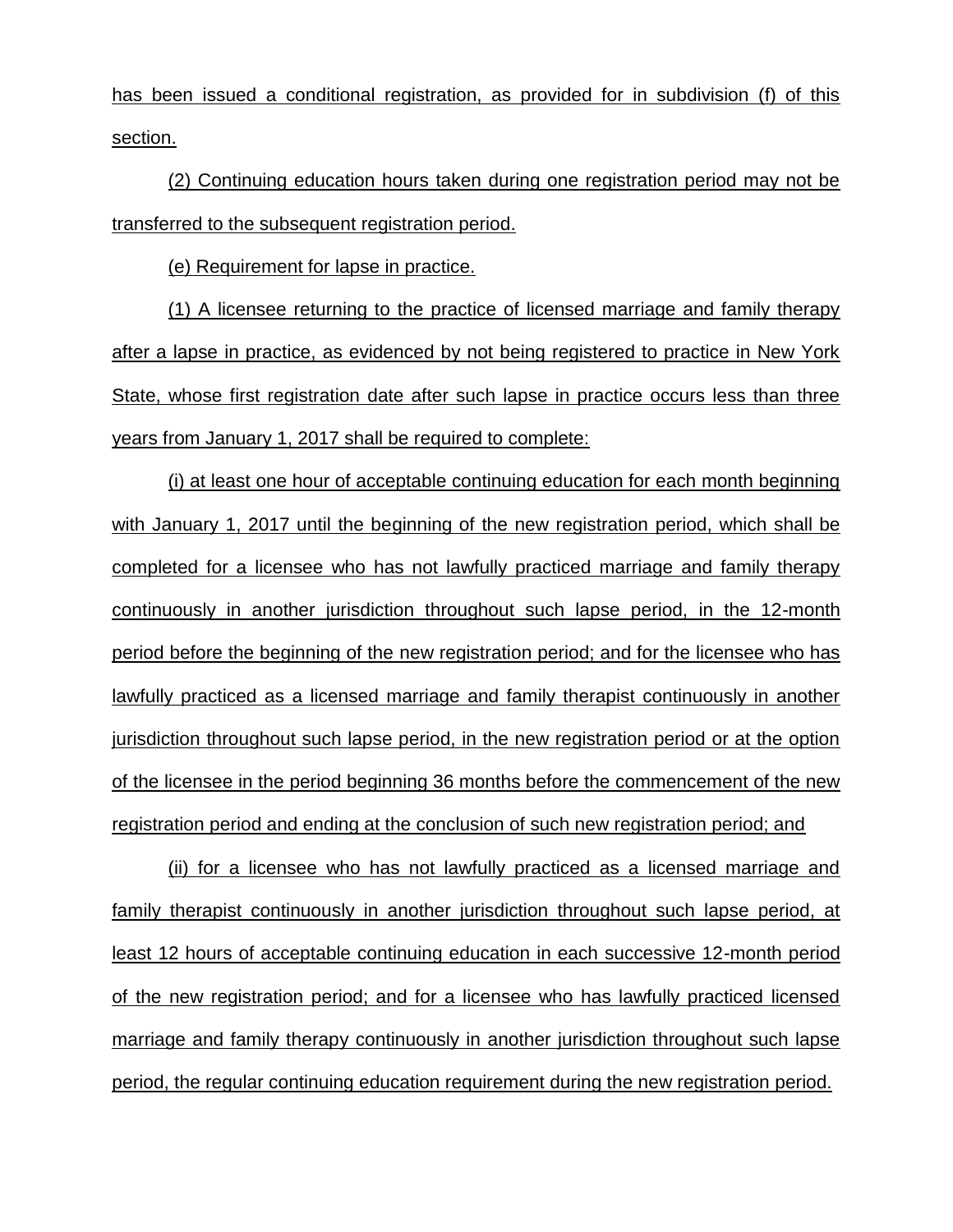(2) Except as prescribed in paragraph (1) of this subdivision for registrations therein specified, a licensee who returns to practice as a licensed marriage and family therapist after a lapse in practice in which the licensee was not registered to practice in New York State and did not lawfully practice continuously in another jurisdiction throughout the lapse period, shall be required to complete:

(i) the continuing education requirement applicable to the period of time the licensee was registered in the licensee's last registration period;

(ii) at least one hour of acceptable continuing education for each month of lapsed registration up to a maximum 36 hours, which shall be completed in the 12 months before the beginning of the new registration period; and

(iii) at least 12 hours of acceptable continuing education in each succeeding 12 month period, after such registration is reissued, until the next registration date.

(3) Except as prescribed in paragraph (1) of this subdivision for registrations therein specified, a licensee who returns to practice as a licensed marriage and family therapist after a lapse in practice in which the licensee was not registered to practice in New York State but did lawfully practice marriage and family therapy continuously in another jurisdiction throughout the lapse period, shall be required to complete:

(i) the continuing education requirement applicable to the period of time the licensee was registered in the licensee's last registration period; and

(ii) at least one hour of acceptable continuing education for each month of lapsed registration up to a maximum of 36 hours, which shall be completed in the new registration period, or at the option of the licensee in the period beginning 36 months before the commencement of the new registration period and ending at the conclusion of the new registration period; and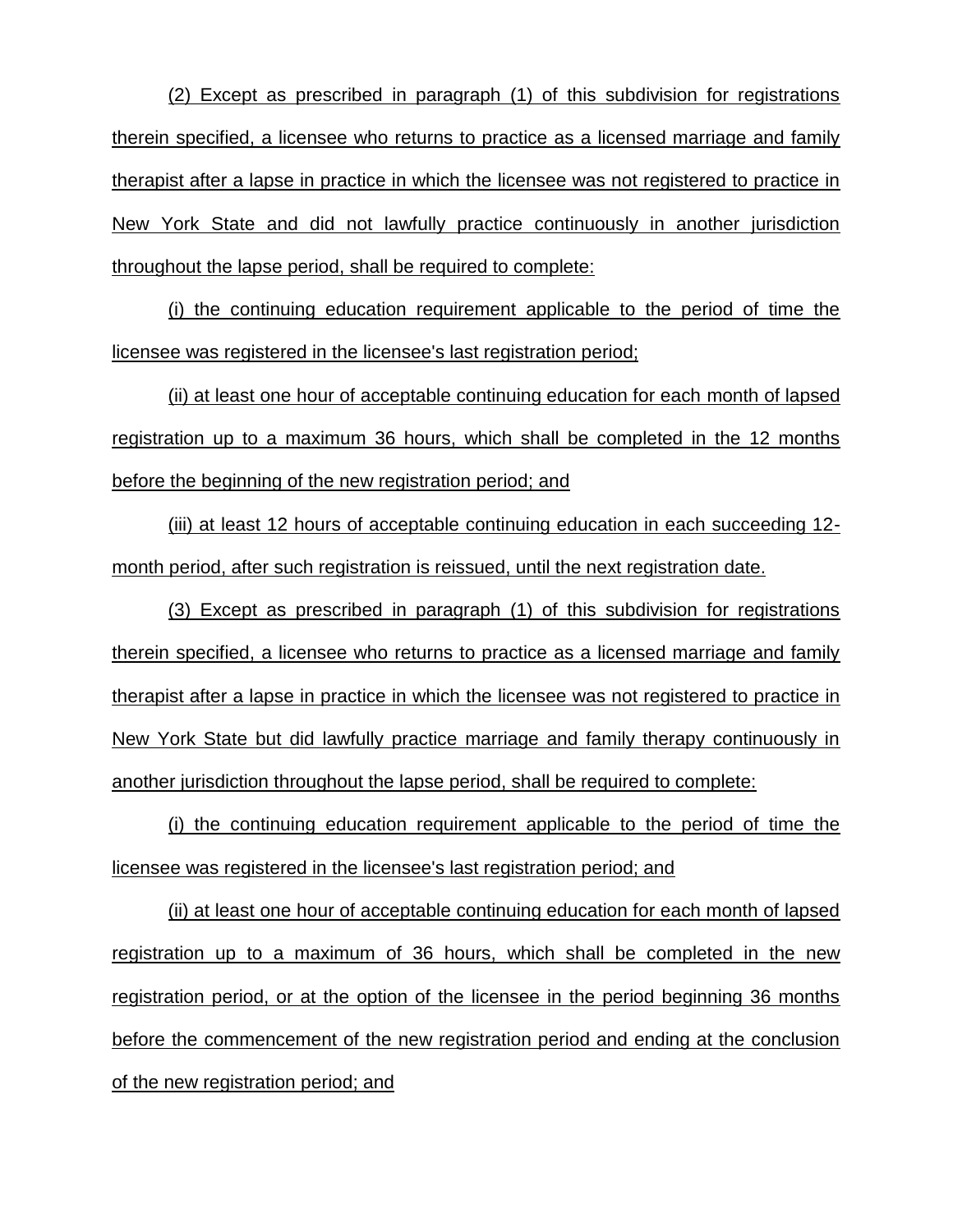(iii) the regular continuing education requirement during the new registration period.

(f) Conditional registration.

(1) The department may issue a conditional registration to a licensee who attests to or admits to noncompliance with the continuing education requirements of this section, provided that such licensee meets the following requirements:

(i) the licensee agrees to remedy such deficiency within the conditional registration period;

(ii) the licensee agrees to complete the regular continuing education requirement at the rate of one hour of acceptable continuing education per month during such conditional registration period; and

(iii) the licensee agrees to complete additional continuing education during such conditional registration period, which the department may require to ensure the licensee's proper delivery of professional marriage and family therapy services consistent with the licensee's practice as a licensed marriage and family therapist.

(2) The duration of such conditional registration shall not exceed one year and shall not be renewed or extended.

(g) Licensee records. Each licensee subject to the requirements of this section shall maintain, or ensure access by the department to, a record of completed continuing education, which includes: the title of the course if a course, the type of educational activity if an educational activity, the subject of the continuing education, the number of hours of continuing education completed, the provider's name and any identifying number (if applicable), attendance verification if a course, participation verification if another educational activity, a copy of any article or book for which continuing education credit is claimed with proof of publication, and the date and location of the continuing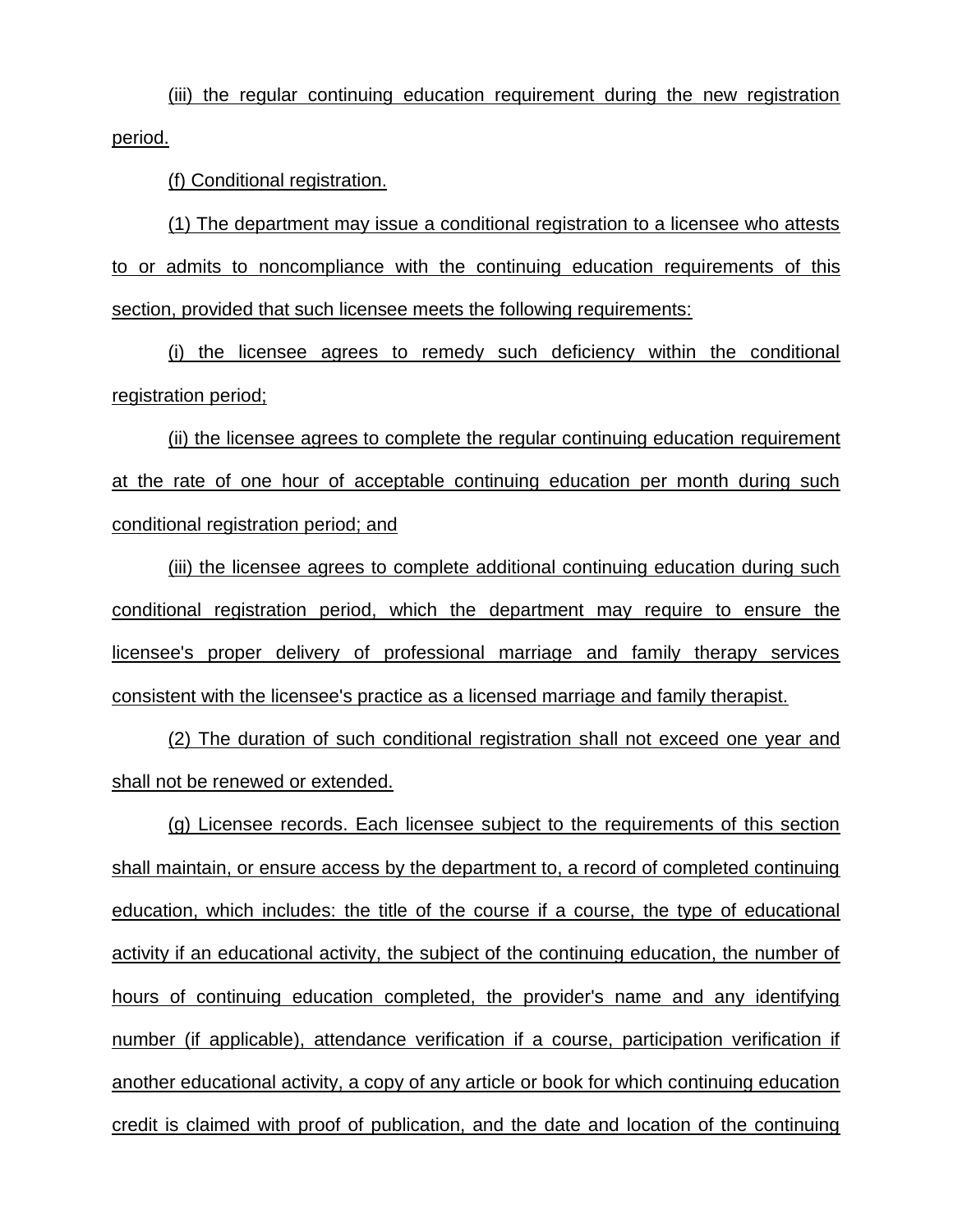education. Such records shall be retained for at least six years from the date of completion of the continuing education and shall be made available for review by the department in the administration of the requirements of this section.

(h) Measurement of continuing education study. Continuing education credit shall be granted only for acceptable continuing education, as prescribed in subdivision (c) of this section. For continuing education courses, a minimum of 50 minutes shall equal one continuing education hour of credit. For credit-bearing university or college courses, each semester-hour of credit shall equal 15 continuing education hours of credit, and each quarter-hour of credit shall equal 10 continuing education hours of credit. Continuing education credit for other educational activities shall be awarded as described in clause (b) of subparagraph (ii) of paragraph (2) of subdivision (c) of this section or as otherwise prescribed by the department.

(i) Provider approval.

(1) An entity or individual seeking approval by the department as a provider of continuing education to licensed marriage and family therapists in the form of courses of learning or self-study programs shall submit the fee prescribed in paragraph (3) of subdivision (j) of this section and meet the requirements of paragraphs (2) and (3) of this subdivision.

(2) An entity or individual eligible to apply for approval to be a provider of continuing education to licensed marriage and family therapists includes, but is not limited to:

(i) a higher education institution that offers programs that are registered pursuant to Part 52 of this Title as leading to licensure as a licensed marriage and family therapist in New York or accredited by the Commission on the Accreditation for Marriage and Family Therapy Education (COAMFTE) or a higher education institution that is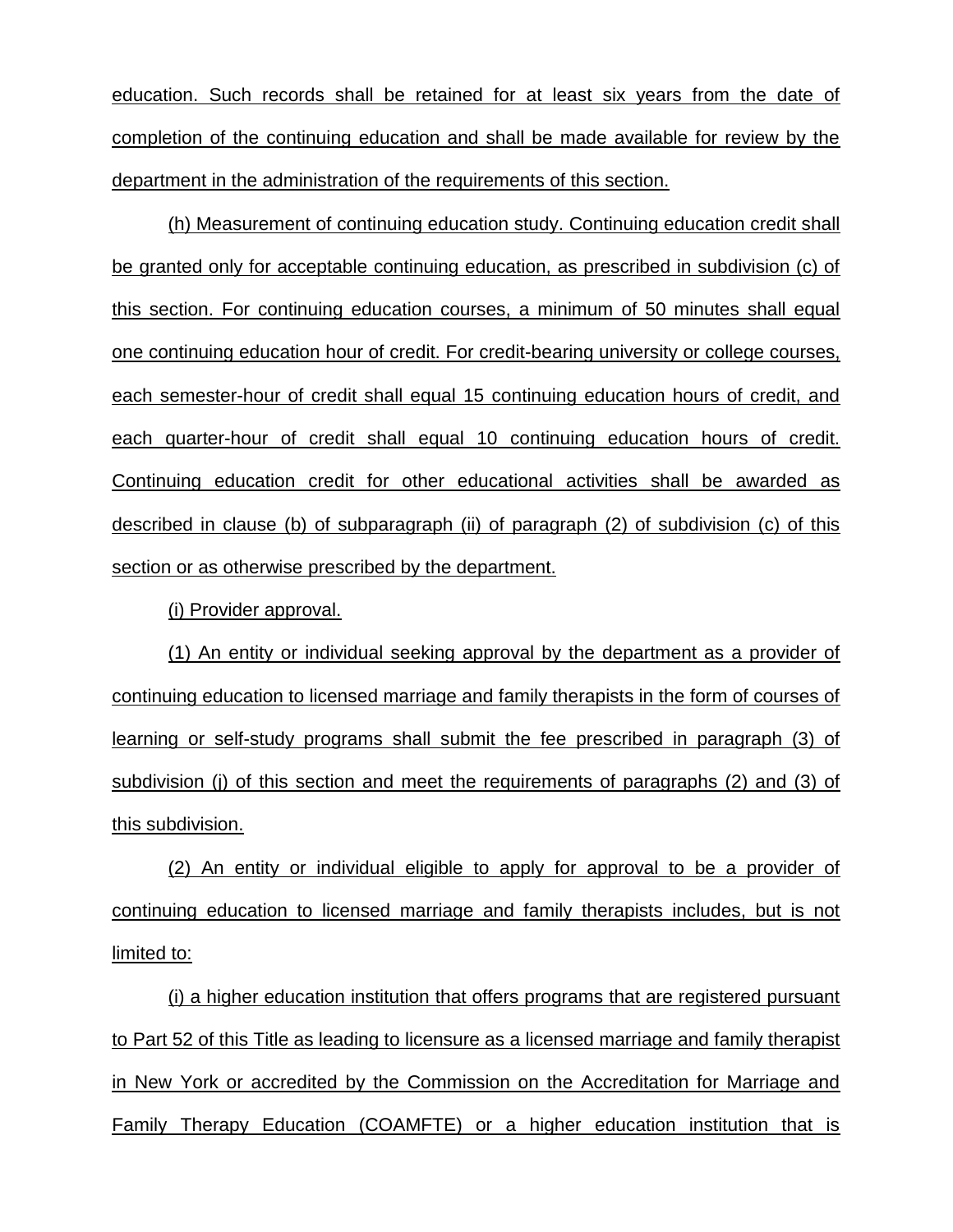accredited by an acceptable accrediting agency and that offers graduate coursework that is directly related to the enhancement of practice, skills and knowledge of licensed marriage and family therapists;

(ii) a psychotherapy institute, as defined in paragraph (3) of subdivision (a) of this section that offers coursework that is directly related to the enhancement of practice, skills and knowledge of licensed marriage and family therapists;

(iii) a national marriage and family therapist organization or other professional organization that promotes and protects the health, safety and welfare of the public and fosters good practice in the marriage and family therapy profession, including specialty boards, acceptable to the department;

(iv) a New York State marriage and family therapist organization, acceptable to the department, that is incorporated or otherwise organized in New York State that promotes and protects the health, safety and welfare of the public and fosters good practice in the marriage and family therapy profession in the State of New York as a whole and/or a region of the State of New York;

(v) a national organization of jurisdictional boards of marriage and family therapy that promote and protect the health, safety and welfare of the public and fosters good practice in the marriage and family therapy profession;

(vi) an entity operated under an operating certificate appropriately issued in accordance with articles 16, 31 or 32 of the Mental Hygiene Law;

(vii) an entity, hospital or health facility defined in section 2801 of the Public Health Law; or

(viii) an individual with expertise to provide continuing education to New York State licensed marriage and family therapists.

(3) Department review of providers.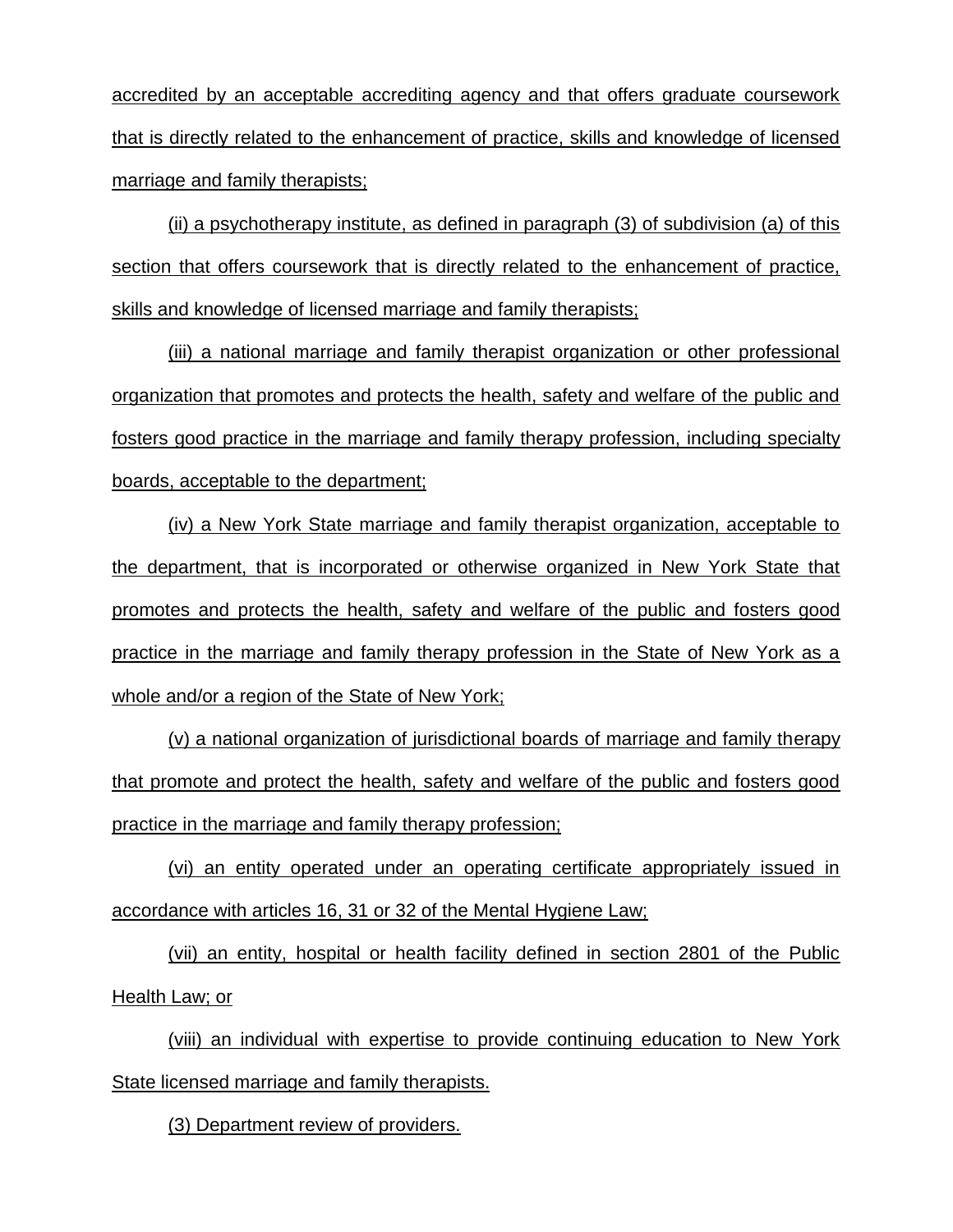(i) The department shall conduct a review of providers that apply for approval to offer continuing education to licensed marriage and family therapists.

(ii) An organization or individual desiring to offer continuing education shall submit, with the fee as set forth in subdivision (j) of this section, an application for advance approval as a provider at least 90 days prior to the date of the commencement of such continuing education that documents that the organization or individual:

(a) will offer courses of learning or self-study programs in one or more of the subjects prescribed for acceptable continuing education in subparagraph (i) of paragraph (2) of subdivision (c) of this section;

(b) is an organized entity or individual, included in paragraph (2) of this subdivision, including but not limited to an institution that offers a graduate program that leads to licensure in marriage and family therapy; or a national, State, or local marriage and family therapy organization; or a hospital, behavioral health program or program serving persons with developmental disabilities; or another entity that employs licensed marriage and family therapists and possesses the expertise to offer courses/educational activities; or an individual with expertise to provide continuing education to New York State licensed marriage and family therapists; or an organization desiring to provide continuing education to New York State licensed marriage and family therapists; or an organization that proposes to offer courses of learning or self-study programs to licensed marriage and family therapists; or an organized educational entity with expertise in marriage and family therapy education and practice; and that meets the requirements of this subdivision;

(c) provides course instructor(s) who are qualified to teach the courses which will be offered, including but not limited to: faculty of a licensed marriage and family therapy program offered by a higher education institution; or instructor(s) who are specially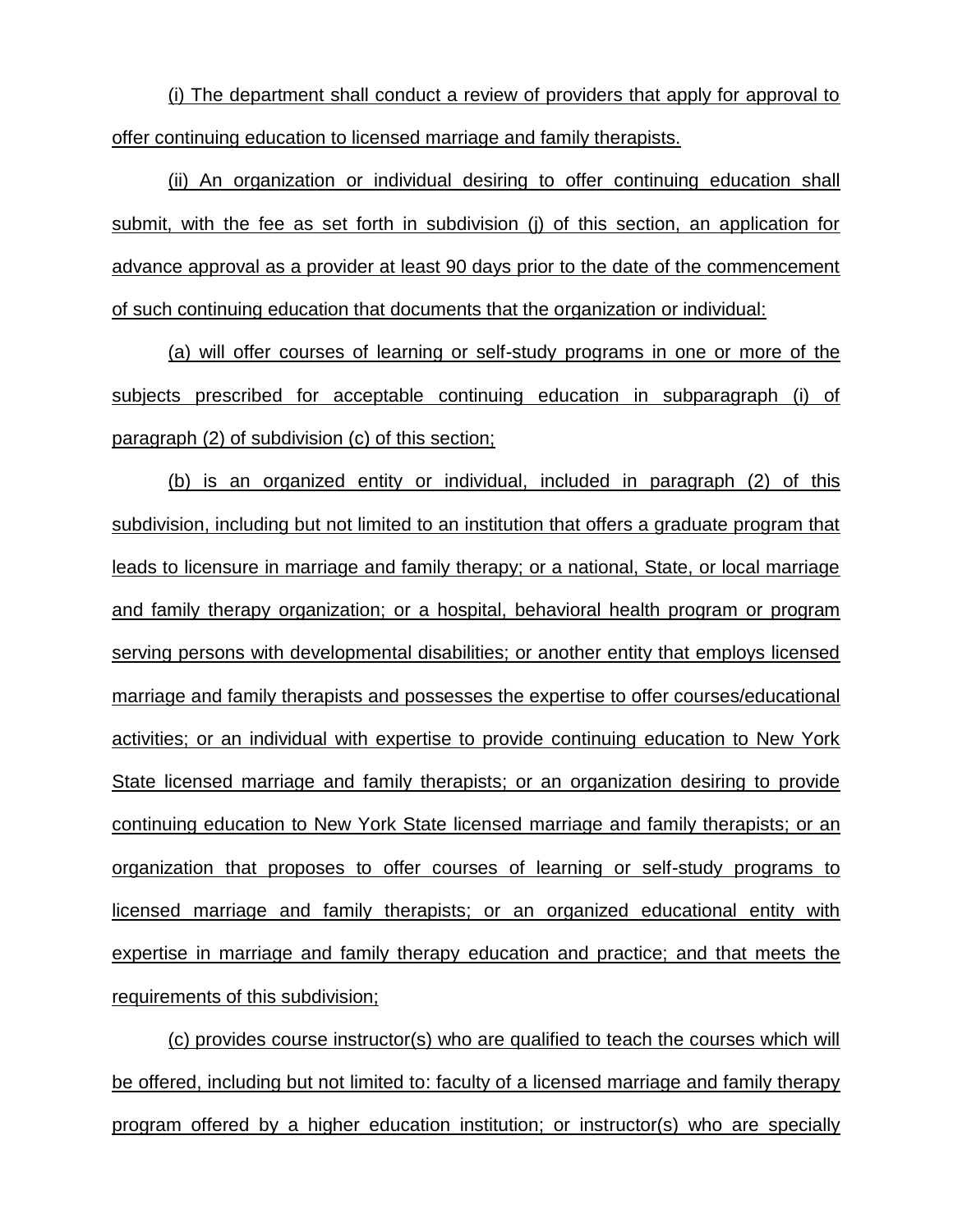qualified authorities in activities that are directed at developing and enhancing a licensee's practice as a licensed marriage and family therapist, as determined by the department with assistance from the State Board for Mental Health Practitioners, to conduct such courses;

(d) has a method of assessing the learning of participants, and describes such method; and

(e) will maintain records for at least six years from the date of completion of coursework, which shall include, but shall not be limited to, the name and curriculum vitae of the faculty or instructor(s), a record of attendance of licensed marriage and family therapists in the course if a course; a record of participation of licensed marriage and family therapists in the self-instructional coursework if self-instructional coursework; an outline of the course, date and location of the course, and the number of hours for completion of the course. In the event an approved provider discontinues operation, the governing body of such provider shall notify the department and shall transfer all records as directed by the department.

(iii) Providers that are approved by the department pursuant to the requirements of this paragraph shall be approved for a three-year term.

(iv) The department may conduct site visits of, or request information from, a provider approved pursuant to the requirements of this paragraph to ensure compliance with such requirements, and a provider shall cooperate with the department in permitting such site visits and in providing such information.

(v) A determination by the department that a provider approved pursuant to the requirements of this paragraph is not meeting the standards set forth in this paragraph shall result in the denial or termination of the approved status of the provider.